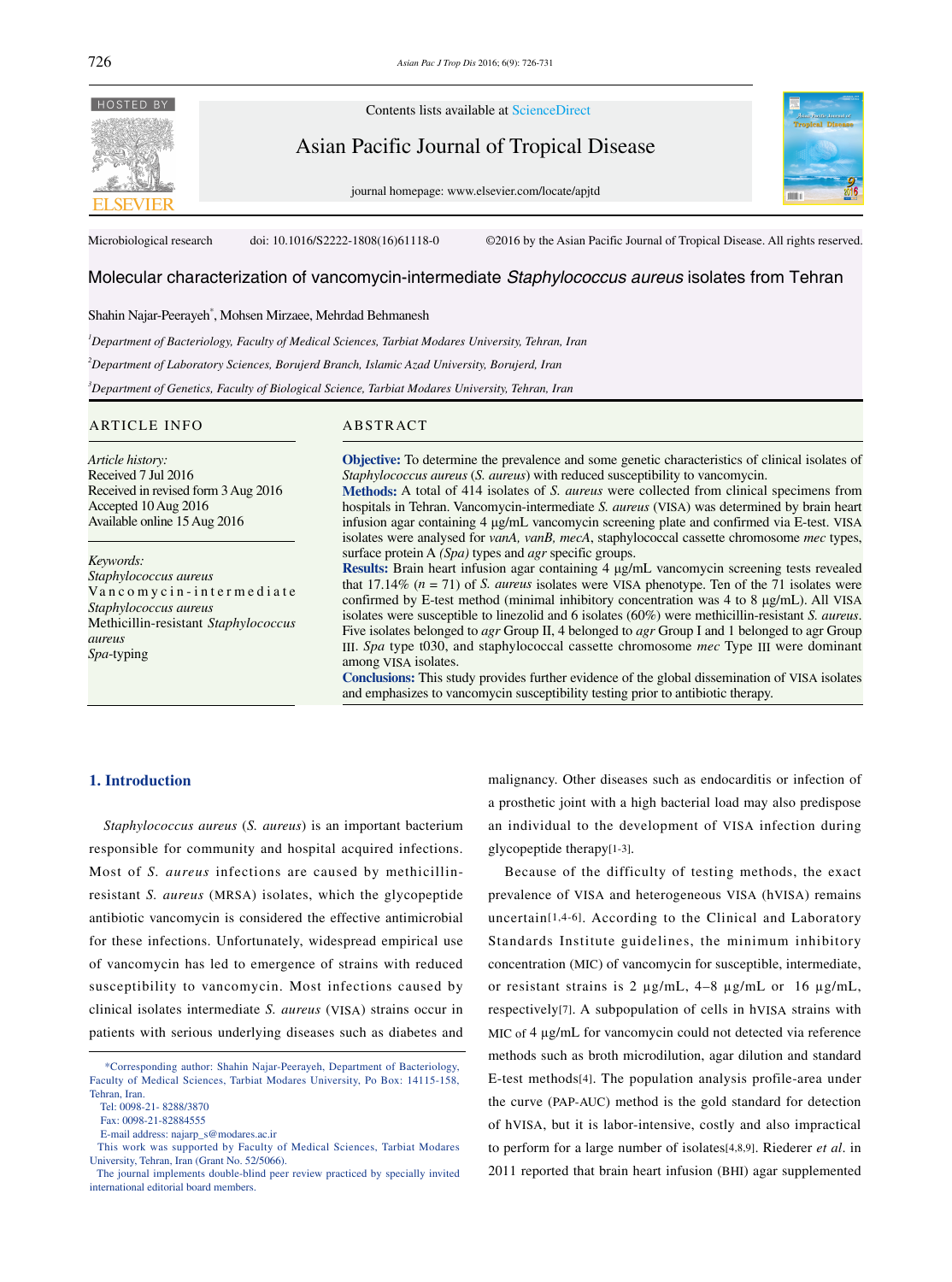with 3 or 4  $\mu$ g/mL vancomycin is a useful alternative screening method for detecting hVISA and VISA respectively[10]. The sensitivity and specificity of their methods were 100% and 94.6% for BHI-supplemented with 3 µg/mL vancomycin, and 100% and 99.2% for BHI-supplemented with 4 µg/mL vancomycin[10].

 After the first hVISA and VISA strains appeared in 1996 in Japan, reduced susceptibility to vancomycin in clinical isolates of *S. aureus* have been reported in many parts of the worlds, however, there are only a few reports of hVISA and VISA strains from Iran[3- 6,11,12]. Therefore in this study, we detected prevalence of VISA strains among clinical isolates of *S. aureus* collected in teaching hospitals over a 3 years period. Our study may also provide genetics information of VISA strains including *spa* types, *mecA* gene, staphylococcal cassette chromosome *mec* (SCC*mec*) types and *agr* specificity groups.

## **2. Materials and methods**

## *2.1. Bacterial strains*

 A total of 414 non-consecutive clinical isolates of *S. aureus* which were collected during 2009 to 2012 from teaching hospitals in Tehran, were screened for vancomycin susceptibility. All isolates were identified by conventional bacteriological methods (Gram-positive cocci, catalase-positive, mannitol-fermenting, slide and tube coagulase-positive and deoxyribonucleasepositive). All *S. aureus* strains were stored at –70 °C in BHI broth containing 20% (v/v) glycerol.

#### *2.2. Detection of VISA*

 All *S. aureus* isolates were screened for VISA strains on BHI agar containing 4 μg/mL of vancomycin (BHI-4V) as previously described[10]. The growth of one or more colonies after 48 h was considered positive. A positive isolate on BHI-4V screening plates was further analysed by the MICs using E-test (AB Biodisk, Solna, Sweden). The isolate was considered VISA if the MIC of vancomycin was 4 to 8 μg/mL. MIC of isolates which displayed a VISA profile on the E-test was further confirmed by the agar dilution method[7].

## *2.3. Antibiotic susceptibility testing*

 Antibiotic susceptibility testing was performed as recommended by the Clinical Laboratory Standards Institute using disk diffusion method for all isolates. Antimicrobial disks (Mast. UK) tested included oxacillin (1 μg), gentamycin (10 μg), amoxicillin (30 μg), ciprofloxacin (5 μg), tetracycline (30 μg), co-trimoxazol (1.25 μg + 23.75 μg), erythromycin (15 μg), rifampin (5 μg), clindamycin (10 μg) and linezolid (30 μg). *S. aureus* ATCC 25923 was used as a control strain[7].

#### *2.4. PCR for detection of mecA, vanA and vanB genes*

 Genomic DNA of VISA isolates were extracted using DNA extraction kit (GeneAll, Korea). Lysostaphin at the final concentration of 20 μg/mL in lysis buffer [Tris-Hcl (50 mmol/L), 1% sodium dodecyl sulfonate (w/v) and ethylene diamine tetraacetic acid (100 mmol/L)] was used. The DNA was used as the template in all PCRs experiments. All VISA strains were analyzed for the *mecA*, *vanA* and *vanB* genes. PCR Red Master Mix (Amplicon, Denmark) was used for all PCR reactions in an Eppendorf thermal cycler (Mastercycler® gradient, Germany). Amplification program consisted of initial denaturation at 94 °C for 5 min, 30 cycles of denaturation at 94 °C for 60 s, annealing at 55 °C for 60 s for *mecA*, 57 °C for *vanA* and 52 °C for *vanB*, extension at 72 °C for 60 s and a final step of 72 °C for 5 min. The PCR products were analyzed by electrophoresis in a 1.4% agarose gel and stained with gel red (Biotium, USA)[13,14]. The primers and size of the expected amplification products were listed in Table 1.

## **Table 1**

List of primers used in this study.

| Targets | Primers         | Sequence <sup>*</sup>               | size (bp) | Product References |
|---------|-----------------|-------------------------------------|-----------|--------------------|
| agr     | Pan F           | <b>ATGCACATGGTGCACATGC</b>          |           |                    |
| groups  | R <sub>I</sub>  | GTCACA AGTACTATA AGCTGCGAT          | 439       | $[15]$             |
|         | $R$ II          | <b>GTATTACTAATTGAAAAGTGCCATAGC</b>  | 572       |                    |
|         | R III           | CTGTTGAAAAAGTCAACTAAAAGCTC          | 406       |                    |
|         | R IV            | CGATAATGCCGTAATACCCG                | 588       |                    |
| mecA    | F               | GTG AAG ATA TAC CAA GTG ATT         | 147       | $[13]$             |
|         | $\mathsf{R}$    | ATG CGC TATAGATTGAAA GGA            |           |                    |
| vanA    | F               | CATGAATAGAATAAAAGTTGCTGCAATA        | 1030      | $[14]$             |
|         | $\mathbb{R}$    | CCCCTTTA ACGCTA ATACGATCA A         |           |                    |
| vanB    | F               | GGGGGG AGGATGGTGGGATAGAG            | 530       | [14]               |
|         | $\mathbb{R}$    | <b>GGA AGATACCGTGGCTCA A AC</b>     |           |                    |
|         | SCCmec Type I-F | <b>GCTTTAAAGAGTGTCGTTACAGG</b>      | 613       |                    |
|         | Type I-R        | <b>GTTCTCTCATAGTATGACGTCC</b>       |           |                    |
|         | Type II-F       | CGTTGAAGATGATGAAGCG                 | 398       |                    |
|         | Type II-R       | CGAAATCAATGGTTAATGGACC              |           |                    |
|         | $Type III-F$    | <b>CCATATTGTGTACGATGCG</b>          | 280       |                    |
|         | Type III-R      | <b>CCTTAGTTGTCGTAACAGATCG</b>       |           | $[13]$             |
|         | Type IVa-F      | <b>GCCTTATTCGAAGAAACCG</b>          | 766       |                    |
|         | Type IVa-R      | <b>CTACTCTTCTGAAAAGCGTCG</b>        |           |                    |
|         | Type IVb-F      | <b>TCTGGAATTACTTCAGCTGC</b>         | 493       |                    |
|         |                 | Type IVb-R AAACAATATTGCTCTCCCTC     |           |                    |
|         | Type IVc-F      | ACAATATTTGTATTATCGGAGAGC            | 200       |                    |
|         | Type IVc-R      | TTGGTATGAGGTATTGCTGG                |           |                    |
|         |                 | Type IVd-F5 CTCAAAATACGGACCCCAATACA | 881       |                    |
|         |                 | Type IVd-R6 TGCTCCAGTAATTGCTAAAG    |           |                    |
|         | Type V-F        | <b>GAACATTGTTACTTAAATGAGCG</b>      | 325       |                    |
|         | Type V-R        | TGAAAGTTGTACCCTTGACACC              |           |                    |

\* : Sequence of primer as synthesized 5′ to 3′.

#### *2.5. Multiplex PCR for SCCmec typing*

 All VISA strains were analyzed for SCC*mec* using multiplex PCR. The primers and size of the PCR products were listed in Table 1. The cycling parameters were as follows: an activation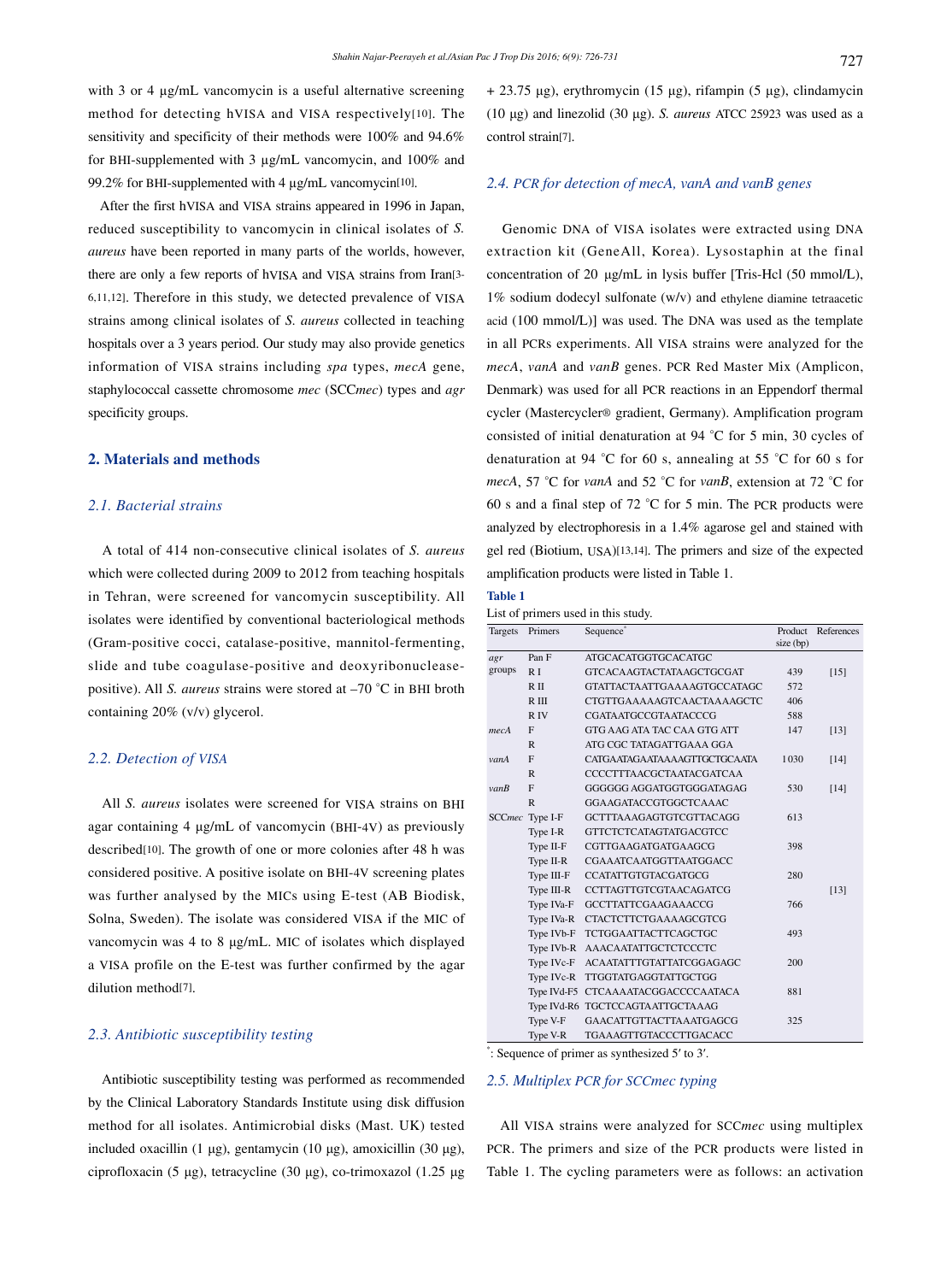step at 95 °C for 5 min, followed by 30 cycles of initial denaturation at 94 °C for 30 s, 57 °C for 1.5 min and 72 °C for 1.5 min, and a final extension at 72 °C for 10 min[13].

## *2.6. Duplex PCR for agr typing*

 The *agr* specificity groups for VISA strains were determined by two duplex PCR[15]. A forward primer, pan-agr, according to conserved sequences from the *agrB* gene, was used in all reactions. Four reverse primers, each specific for amplification of a single *agr* group based on nucleotide polymorphism of *agrD* or *agrC* genes, were used. The primers and size of the PCR products were listed in Table 1. The cycling parameters were as follows: 94 °C for 5 min followed by 30 cycles at 94 °C for 1 min, 50 °C for 30 s and 72 °C for 1 min, and a final extension at 72 °C for 7 min.

#### *2.7. Spa typing*

 All VISA strains were analyzed by staphylococcal protein A *(spa)* typing as previously described[16]. The short sequence repeat X region of the *spa* gene was amplified using the primers F (5'-AGACGATCCTT CGGTGA GC-3') and R (5'-GCTTTTGCAATGTCATTTACTG-3′). PCR cycling conditions were as follows: an initial denaturation at 94 °C for 3 min; 30 cycles at 94 °C for 30 s, at 55 °C for 30 s, and at 72 °C for 1 min, and a final extension at 72 °C for 10 min. Amplified PCR products were purified with QIAquick gel extraction kit. Purified PCR products were sequenced commercially by an ABI 3730XL DNA analyzer (Applied Biosystems) in both directions. *Spa* sequences were determined using BioNumerics v7.1 (Applied Maths) software and the SpaServer website.

## **3. Results**

## *3.1. Bacterial isolates*

A total of 414 non-duplicates *S. aureus* isolates included in

#### **Table 3**

Clinical characteristics of patients with VISA infection.

this study. The isolates recovered from tracheal aspiration  $(n =$ 210, 50.7%), blood (*n* = 71, 17.1%), wound (*n* = 49, 11.8%), bronchoalveolar lavages ( $n = 24, 5.7\%$ ), catheter ( $n = 16, 3.8\%$ ), urine ( $n = 14, 3.3\%$ ), sputum ( $n = 10, 2.4\%$ ) or others ( $n = 20, 4.8\%$ ).

## *3.2. Detection of VISA*

 A total of 71 (17.14%) isolates were grown on BHI-4V plates. The E-tests of vancomycin MIC distribution among those 71 isolates were 2 μg/mL for 51 isolates, 3 μg/mL for 10 isolates, 4 μg/mL for 5 isolates, 6 μg/mL for 2 isolates and 8 μg/mL for 3 isolates. The E-test results were confirmed with repeat testing. The agar dilution of vancomycin MIC for those 10 VISA isolates was concordantly positive. The antimicrobial susceptibility, MICs, isolation source of VISA stains and clinical characteristics of patients with VISA infection were shown in Tables 2 and 3.

## **Table 2**

Phenotypic characteristics of VISA isolates.

|                  |              |                |              |              |              |              |              |   |   |   |           | Isolates Samples Oxa Tet Cip Gen Rif SXT Ery Cli Am BHI-4V Van MIC (µg/mL) |
|------------------|--------------|----------------|--------------|--------------|--------------|--------------|--------------|---|---|---|-----------|----------------------------------------------------------------------------|
| TMU 1            | Drainage     | $\overline{R}$ | $\mathbb{R}$ | $\mathbb{R}$ | S            | S            | $\mathbb{R}$ | R | R | R | $^{+}$    |                                                                            |
| TMU <sub>2</sub> | <b>Blood</b> | S              | S            | S            | S            | S            | S            | S | S | R | $\ddot{}$ | 8                                                                          |
| TMU <sub>3</sub> | Wound        | R              | R            | R            | R            | S            | R            | R | R | R | $\ddot{}$ | $\overline{4}$                                                             |
| TMU <sub>4</sub> | Wound        | S              | S            | S            | S            | S            | S            | S | S | R | $\ddot{}$ | 4                                                                          |
| TMU <sub>5</sub> | Trachea      | R              | R            | R            | R            | $\mathbb{R}$ | R            | R | R | R | $\ddot{}$ | $\overline{4}$                                                             |
| TMU 6            | Trachea      | R              | R            | S            | $\mathbb{R}$ | S            | R            | R | R | R | $^{+}$    | 4                                                                          |
| TMU <sub>7</sub> | Trachea      | R              | $\mathbb{R}$ | S            | $\mathbb{R}$ | $\mathbb{R}$ | R            | R | R | R | $+$       | 8                                                                          |
| TMU <sub>8</sub> | <b>Blood</b> | S              | $\mathbb{R}$ | S            | R            | S            | S            | S | S | R | $\ddot{}$ | 6                                                                          |
| TMU 9            | Wound        | R              | R            | $\mathbb{R}$ | R            | R            | S            | R | R | R | $^{+}$    | 4                                                                          |
| TMU 10 Wound     |              | S              | S            | S            | S            | S            | S            | I | R | S | $^{+}$    | 6                                                                          |

R: Resistant; S: Susceptible; Oxa: Oxacillin; Tet: Tetracycline; Cip: Ciprofloxacin; Gen: Gentamicin; Rif: Rifampin; SXT: Co-trimoxazole; Ery: Erythromycin; Cli: Clindamycin; Am: Amoxicillin; Van: Vancomycin.

#### *3.3. Antibiotic susceptibility testing*

 The disk diffusion test was performed for all 414 *S. aureus* (Table 3). All isolates were susceptible to linezolid. The antimicrobial resistance of VISA isolates were 60.0% for oxacillin, 70.0% for erythromycin and tetracycline, 80.0% for amoxicillin and clindamycin, 40.0% for ciprofloxacin, 50.0% for co-trimoxazole and 30.0% for rifampin. The antimicrobial susceptibility assay revealed that non-VISA isolates (Table 4) were mostly resistant to oxacillin (61.1%), tetracycline (46.6%)

| VISA isolates    | Patient age (yr) and sex | Underlying disease or condition | Type of infection        | Antibiotic            | Additional antibiotic    | Death          |
|------------------|--------------------------|---------------------------------|--------------------------|-----------------------|--------------------------|----------------|
| TMU 1            | 74. M                    | Neurosurgery                    | <b>CVL</b> infection     | Vancomycin Gentamicin |                          | <b>Yes</b>     |
| TMU <sub>2</sub> | 68. M                    | Diabetes mellitus               | Bacteremia               | Ceftriaxone Rifampin  |                          | N <sub>o</sub> |
| TMU <sub>3</sub> | 53, F                    | Abdominal surgery               | Surgical wound infection | Vancomycin Gentamicin |                          | Yes            |
| TMU 4            | 38. M                    | Multiple trauma                 | Surgical wound infection | Cephalotin            | Vancomycin               | <b>Yes</b>     |
| TMU 5            | 42. M                    | Chronic renal failure           | VAP                      | Vancomycin Rifampin   |                          | N <sub>o</sub> |
| TMU 6            | 72. F                    | Intracerebral hematoma          | <b>VAP</b>               | Vancomycin Gentamicin |                          | Yes            |
| TMU 7            | 57. M                    | <b>Cirrhosis</b>                | VAP                      | Vancomycin Gentamicin |                          | <b>Yes</b>     |
| TMU <sub>8</sub> | 32. M                    | Intravenous drug use            | CVL infection            | Vancomycin Gentamicin |                          | N <sub>o</sub> |
| TMU 9            | 63. M                    | Diabetes mellitus               | Osteomyelitis            |                       | Vancomycin Ciprofloxacin | <b>Yes</b>     |
| <b>TMU 10</b>    | 28. F                    | Leukemia                        | Bacteremia               | Cephalotin            | Vancomycin               | Yes            |

M: Male; F: Female; CVL: Central venous line; VAP: Ventilator associated pneumonia.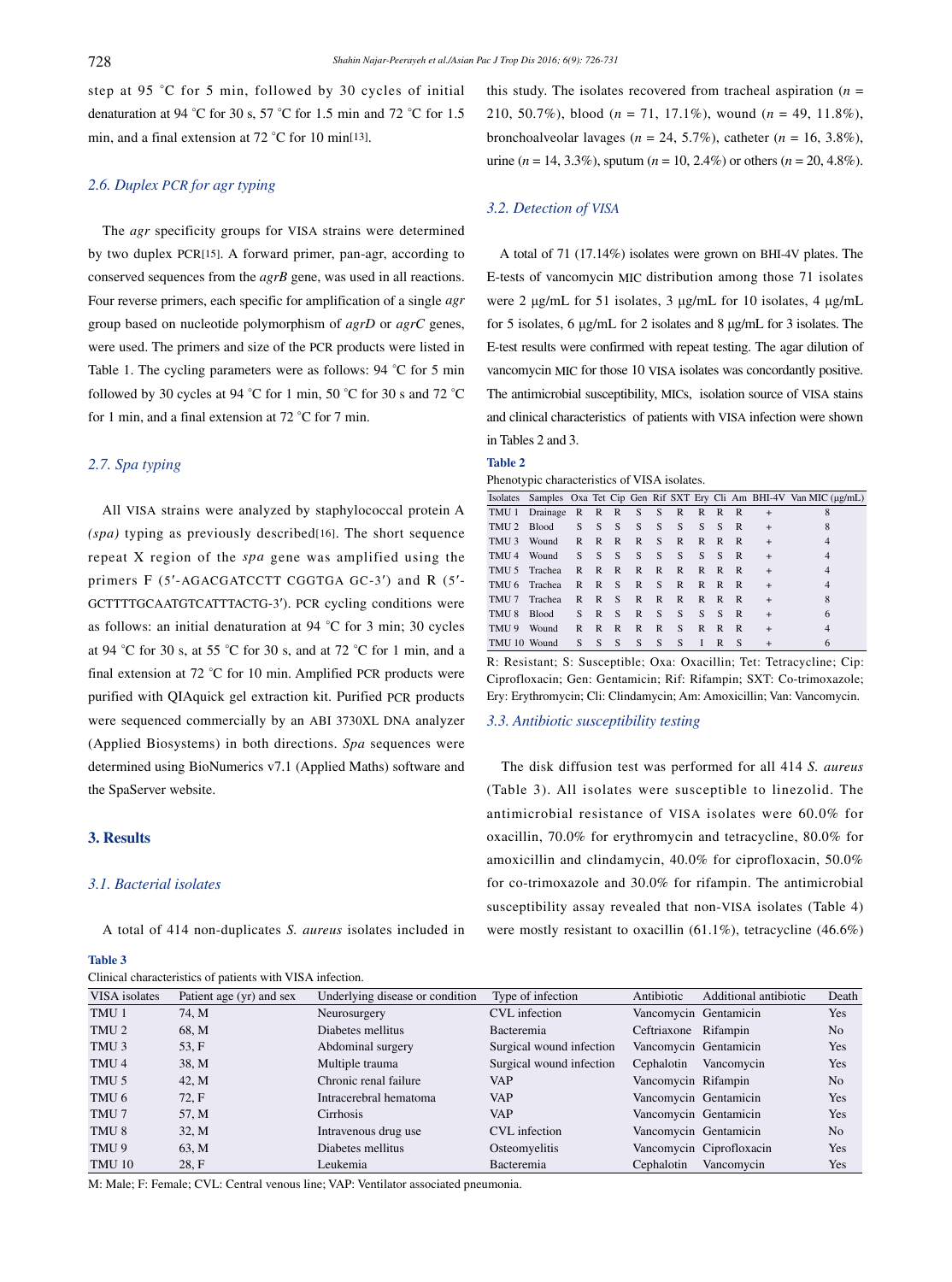and erythromycin (41.6%). Of 343 vancomycin-susceptible *Staphylococcus aureus* isolates (no growth on BHI-4V, Table 4), the highest resistance was observed for gentamicin (55.9%) followed by amoxicillin (53.3%), oxacillin (51.3%) and tetracycline (47.5%).

#### **Table 4**

*In vitro* antibiotic resistance pattern of 414 *S. aureus* isolates to 9 antimicrobial agents [*n* (%)].

| Antibiotics    | No growth on BHI- | Growth on BHI-4V $(n = 71)$         |         |  |  |  |
|----------------|-------------------|-------------------------------------|---------|--|--|--|
|                | $4V (n = 343)$    | Non-VISA $(n = 61)$ VISA $(n = 10)$ |         |  |  |  |
| Oxacillin      | 176(51.3)         | 37(61.6)                            | 6(60.0) |  |  |  |
| Ciprofloxacin  | 97(28.2)          | 19(31.6)                            | 4(40.0) |  |  |  |
| Erythromycin   | 114 (33.2)        | 25(41.6)                            | 7(70.0) |  |  |  |
| Tetracycline   | 163(47.5)         | 28(46.6)                            | 7(70.0) |  |  |  |
| Amoxicillin    | 183 (53.3)        | 22(36.6)                            | 8(80.0) |  |  |  |
| Gentamicin     | 192 (55.9)        | 18(30.0)                            | 6(60.0) |  |  |  |
| Clindamycin    | 136(39.6)         | 11(18.3)                            | 8(80.0) |  |  |  |
| Co-trimoxazole | 55(16.0)          | 14(23.3)                            | 5(50.0) |  |  |  |
| Rifampin       | 56(16.3)          | 13(21.6)                            | 3(30.0) |  |  |  |
| Linezolid      | $0\%$             | $0\%$                               | $0\%$   |  |  |  |
|                |                   |                                     |         |  |  |  |

*3.4. Identification of mecA, vanA, vanB, agr groups and SCCmec genes* 

 All of the 10 VISA isolates were evaluated for the *mecA* gene using PCR. The *mecA* gene was found in six (60%) of 10 VISA strains and *vanA* and *vanB* genes were not found in any of the VISA strains. The presence of *agr* specificity groups in VISA isolates was determined by PCR. Most of VISA isolates belonged to *agr* Group II (50%), followed by *agr* Group I (40%) and *agr* Group III (10%). All of the VISA strains with resistance to methicillin (VISA-MRSA) were examined by multiplex PCR for SCC*mec* types. One isolate was found to be SCC*mec*-Type I and five isolates were Type III (Table 5).

# *3.5. The spa typing*

 Seven *spa* types (t030, t230, t037, t586, t1149, t2467 and t12925) were identified in the 10 VISA isolates (Table 4). The most prevalent *spa* type was t030 (50%). One new repeat sequences was found and it was assigned (t12925) (spaServer. ridom.de).

## **Table 5**

| Genetic characteristics of VISA isolates. |  |  |
|-------------------------------------------|--|--|
|                                           |  |  |

#### **4. Discussion**

 In this study, 414 non-repetitive *S. aurous* isolates were analyzed to determine the prevalence of VISA isolates. The result showed that VISA clinical isolates of Tehran hospitals were relatively low (2.41%). The prevalence of VISA in previous study from Iran was a slightly higher (2.9%) than our results[11]. In Asia, prevalence of VISA in Turkey (2.4%) was similar to our data, but in China (0.5%), Japan (0.24%), and Korea (0.09%) were lower that of our result[17- 20]. It also found that VISA strains increased from 2009 (one isolate) to 2012 (five isolates) (Table 5).

 While the majority of detected VISA isolates were MRSA strains, in this study we showed that 2.06% of methicillin sensitive *S. aureus* (MSSA) isolates were VISA[14,21,22]. The high occurrence of VISA in MRSA strains was reported by Hu *et al*.[18] and sun *et al*.[23], whereas in this study, we showed that the occurrence of VISA among MRSA (2.72%) and MSSA (2.06%) strains were approximately the same. The occurrence of VISA strains among MRSA and MSSA isolates indicates a potential for development of vancomycin resistant *S. aurous* isolates and it is an important to pay an attention to detect of VISA in both MSSA and MRSA population.

 Most VISA isolates in this study were identified from wound infection (four isolates), followed by trachea (three isolates), blood (two isolates) and drainage (one isolate). Therefore, diverse clinical specimens should be considered for isolating VISA strains.

 Linezolid was fully active on VISA and all *S. aureus* in this study. Since the number of VISA isolates was low, we did not compare the rate of resistance between VISA strains and other isolates, but according to Table 3, VISA strains was found more resistant to multiple antibiotics, including erythromycin, tetracycline, clindamycin, rifampin and co-trimoxazole.

 We used BHI-4V plate for screening VISA isolates. BHI-4V plate screening method was suggested by Riederer *et al*. as an alternative to PAP-AUC for detection of VISA isolates[10]. A total of 71 isolates were grown on BHI-4V plates in this study and by using E-test, we found only 10 isolates with vancomycin MIC between 4 and 8 μg/ mL. The study was performed according to Chung *et al*. and 18 of

| Isolates         | Date (mo/day/yr) of isolation | <i>agr</i> group | mecA                     | <i>vanA</i> and <i>vanB</i> | <b>SCCmec</b>            | <i>spa</i> <sup>2</sup> type | <i>spa</i> repeat                   |
|------------------|-------------------------------|------------------|--------------------------|-----------------------------|--------------------------|------------------------------|-------------------------------------|
| TMU 1            | 3/11/09                       |                  | $\overline{+}$           | $\overline{\phantom{0}}$    | Ш                        | t030                         | 15:12:16:02:24:24                   |
| TMU <sub>2</sub> | 6/15/10                       | $_{\rm II}$      | $\overline{\phantom{a}}$ | $\overline{\phantom{0}}$    | $\overline{\phantom{0}}$ | t230                         | 08:16:02:16:34                      |
| TMU <sub>3</sub> | 5/21/11                       |                  | $^{+}$                   | $\overline{\phantom{0}}$    | Ш                        | t <sub>037</sub>             | 15:12:16:02:25:17:24                |
| TMU <sub>4</sub> | 7/17/11                       | $_{\rm II}$      | $\overline{\phantom{a}}$ | $\overline{\phantom{0}}$    | $\overline{\phantom{0}}$ | t <sub>586</sub>             | 26:16                               |
| TMU 5            | 9/14/11                       | $\mathbf{I}$     | $+$                      | $\overline{\phantom{0}}$    |                          | t2467                        | 11:10:34:22:25:25                   |
| TMU 6            | 2/17/12                       | Ш                | $+$                      | $\overline{\phantom{0}}$    | Ш                        | t030                         | 15:12:16:02:24:24                   |
| TMU 7            | 2/19/12                       | П                | $+$                      | $\overline{\phantom{0}}$    | Ш                        | t030                         | 15:12:16:02:24:24                   |
| TMU <sub>8</sub> | 3/01/12                       |                  | $\overline{\phantom{a}}$ | $\overline{\phantom{0}}$    | $\overline{\phantom{0}}$ | t030                         | 15:12:16:02:24:24                   |
| TMU 9            | 3/28/12                       |                  | $+$                      | $\overline{\phantom{0}}$    | Ш                        | t1149                        | 08:16:34:24:34:17:17                |
| <b>TMU 10</b>    | 4/17/12                       | П                | $\overline{\phantom{0}}$ | $\overline{\phantom{a}}$    | $\overline{\phantom{0}}$ | t12925                       | 26:23:13:23:31:31:29:17:25:17:25:28 |

The *spa* types were listed based on the Ridom SpaServer website.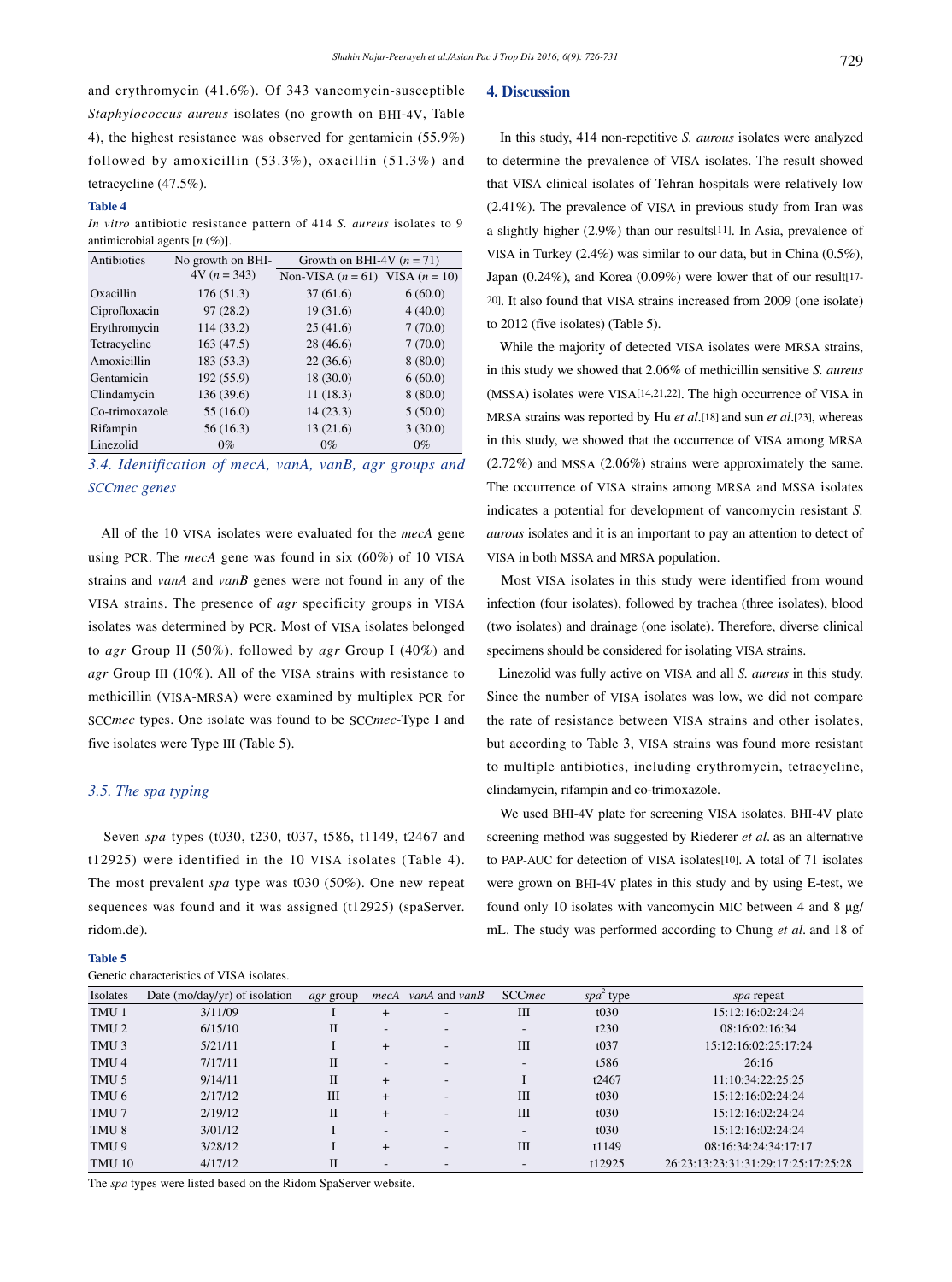the 33 isolates that were grew on BHI-4V were confirmed as hVISA via the PAP-AUC method and 15 were identified as VISA[20]. Hence, we suggest that it is an important to evaluate the results of BHI-4V via the PAP-AUC method for discriminating VISA and hVISA isolates. In this study, we confirmed VISA isolates via E-test.

 The SCC*mec* typing revealed that most prevalent genotype among our VISA strains was SCC*mec* Type III and one isolate was SCC*mec* Type I. In the previous study from Iran, these SCC*mec* genotypes for VISA strains were also reported[11]. SCC*mec* Type III and SCC*mec* Type I are related to nosocomial infections. The majority of previous studies have indicated that VISA strains were more associated with SCC*mec* Type II, yet the study of Havaei *et al*.[12], and Hsueh *et al*.[24], from Taiwan showed that SCC*mec* Type III was predominant. The SCC*mec* Type III is the main SCC*mec* genotype in Iranian MRSA isolates[25-28]. Given this, the association between reduced vancomycin susceptibility and SCC*mec* genotype is more likely dependent to predominant SCC*mec* gene cassette types in each country. On the other hand, while *agr* Group II has been related with reduced vancomycin susceptibility, in the present study, 40% of VISA strains belonged to *agr* Group I. All VISA strains in the study of Hsueh *et al*. were *agr* Group I and these *agr* types are common in Iran and in Taiwan[24,29-32].

 Molecular characterisation of all VISA isolates showed seven different *spa* types and four of them have been reported elsewhere; two of them (t586 and t2467) are new in Iran, and one of them is new allele (t12925). While six *spa* types were detected only once, the *spa* t030 was dominant and accounted for 40% of all our VISA isolates. The *spa* t030 was detected in 100% isolates during 2006–2008 in Ankara and also in Turkey, 70.3% of MRSA isolates during 2011 was t030[33]. The high prevalence (80.1%) of *spa* t030 was also reported in Chinese MRSA isolates in 2013.[34]. Three of four *spa* t030 strains in this study were SCC*mec* Type III. The *spa* t030 is also highly associated with the SCC*mec* Type III in China and Turkey. SCC*mec* Type III–*spa* t030 clone was the most common MRSA clone in Turkey during the 6 years of the study period and it is also represents a major public health problem in China[33,34]. As Ridom SpaServer, *spa* t030 is more frequently associated with ST 239 and ST 249, and related to CC8/239.

 Vancomycin treatment failure was common in MRSA infections and was more pronounced in patients infected with VISA isolates[35,36]. A total of 10 patients with VISA infections, with a mean age of 52.7 years comprising 7 men and 3 women, were included in this study. The medical records regarding demographics, underlying diseases, history of exposure to antimicrobials and outcomes were shown in Table 3. One patient with VISA-MSSA bacteraemia after an initial failure ceftriaxone therapy was treated with rifampin. The other patient with VISA-MSSA central venous line infection after an initial failure vancomycin therapy were treated with gentamicin. Ventilator associated pneumonia with VISA-MRSA isolate was also treated with rifampin after an initial failure vancomycin therapy. Unfortunately, the outcome for seven other patients with VISA infection was hospital mortality due to underlying diseases and/or persistent infections and others factors (*i.e.*, age and immune status and so on). In conclusion, both MSSA and MRSA isolates with reduced

vancomycin susceptibility infections are associated with higher rates of treatment failure and mortality. Therefore, early recognition via MIC susceptibility testing by E-test or dilution methods will help to select antimicrobial therapy and the clinical management of *S. aureus* infections.

## **Conflict of interest statement**

We declare that we have no conflict of interest.

#### **Acknowledgments**

 This work was supported by Faculty of Medical Sciences, Tarbiat Modares University, Tehran, Iran (Grant No. 52/5066).

#### **References**

- [1] Kim ES, Bae IG, Cho JE, Choi YJ, Kim IH, Kang GS, et al. Clinical and molecular characterization of invasive heteroresistant vancomycinintermediate *Staphylococcus aureus* infections in Korean Hospitals. *J Clin Microbiol* 2016; **54**(3): 760-3.
- [2] Huang SH, Chen YC, Chuang YC, Chiu SK, Fung CP, Lu PL, et al. Prevalence of vancomycin-intermediate *Staphylococcus aureus* (VISA) and heterogeneous VISA among methicillin-resistant *S. aureus* with high vancomycin minimal inhibitory concentrations in Taiwan: a multicenter surveillance study, 2012–2013. *J Microbiol Immunol Infect* 2015; doi: 10.1016/j.jmii.2015.07.003.
- [3] Spagnolo AM, Orlando P, Panatto D, Amicizia D, Perdelli F, Cristina ML. *Staphylococcus aureus* with reduced susceptibility to vancomycin in healthcare settings. *J Prev Med Hyg* 2014; **55**(4): 137-44.
- [4] Zhang S, Sun X, Chang W, Dai Y, Ma X. Systematic review and meta-analysis of the epidemiology of vancomycin-intermediate and heterogeneous vancomycin-intermediate *Staphylococcus aureus* isolates. *PLoS One* 2015; **10**(8): e0136082.
- [5] Howden BP, Davies JK, Johnson PD, Stinear TP, Grayson ML. Reduced vancomycin susceptibility in *Staphylococcus aureus*, including vancomycin-intermediate and heterogeneous vancomycin-intermediate strains: resistance mechanisms, laboratory detection, and clinical implications. *Clin Microbiol Rev* 2010; **23**: 99-139.
- [6] van Hal SJ, Wehrhahn MC, Barbagiannakos T, Mercer J, Chen D, Paterson DL, et al. Performance of various testing methodologies for detection of heteroresistant vancomycin-intermediate *Staphylococcus aureus* in bloodstream isolates. *J Clin Microbiol* 2011; **49**: 1489-94.
- [7] Clinical and Laboratory Standards Institute. *Methods for dilution antimicrobial susceptibility tests for bacteria that grow aerobically; approved standard-tenth edition*. CLSI document M07-A10. Wayne, PA: Clinical and Laboratory Standards Institute; 2015.
- [8] Mirza HC, Sancak B, Gür D. The prevalence of vancomycinintermediate *Staphylococcus aureus* and heterogeneous VISA among methicillin-resistant strains isolated from pediatric population in a Turkish university hospital. *Microb Drug Resist* 2015; **21**(5): 537-44.
- [9] Khatib R, Riederer K, Shemes S, Musta AC, Szpunar S. Correlation of methicillin-resistant *Staphylococcus aureus* vancomycin minimal inhibitory concentration results by Etest and broth microdilution